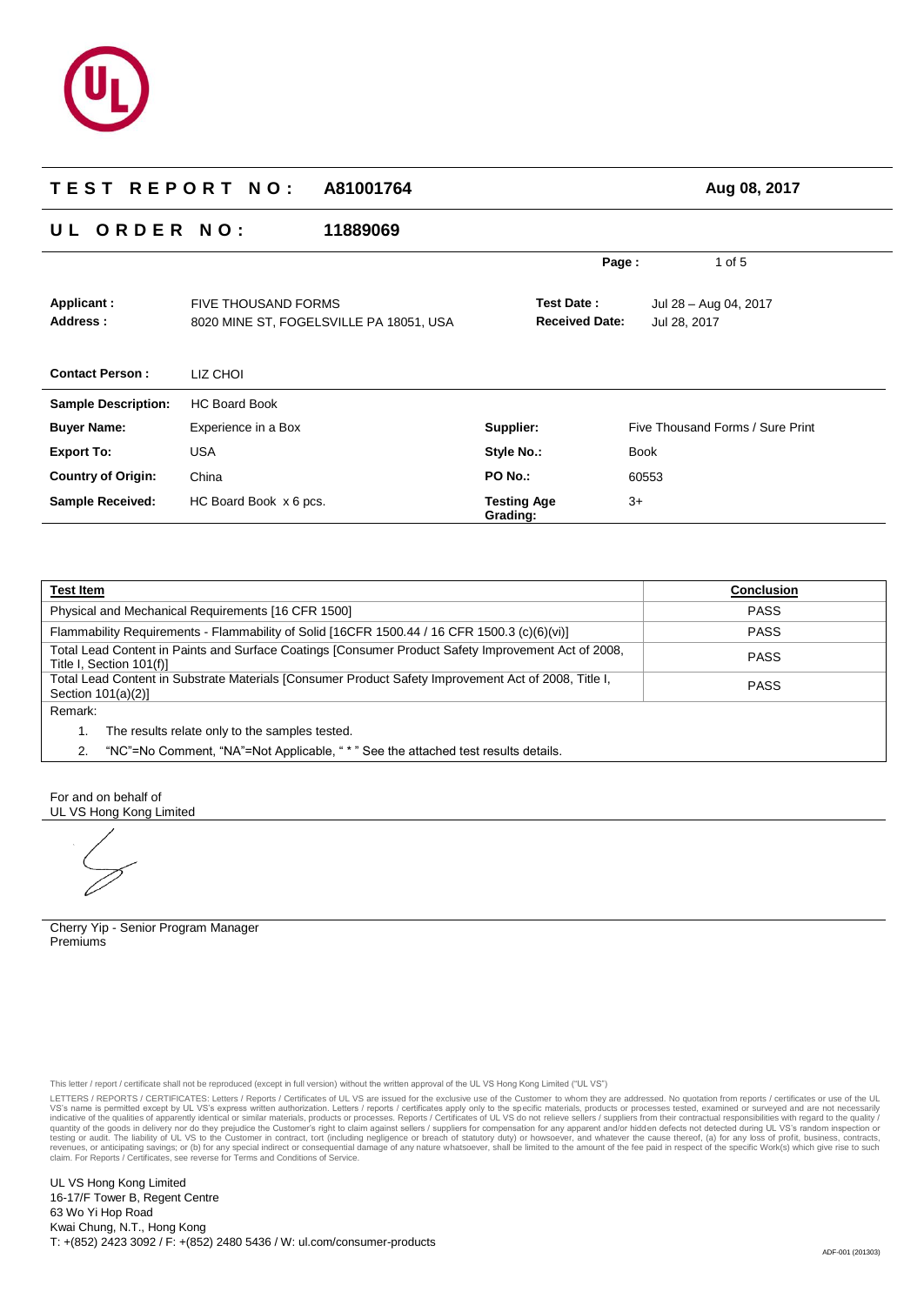

| TEST REPORT NO: A81001764 |          |       | Aug 08, 2017 |
|---------------------------|----------|-------|--------------|
| UL ORDER NO:              | 11889069 |       |              |
|                           |          | Page: | 2 of 5       |

## **(01) MECHANICAL AND PHYSICAL PROPERTIES OF THE MOST STRINGENT REQUIREMENTS OF THE FOLLOWING STANDARDS:**

**(A) 16 CFR**

**The following clauses are identified to be applicable and the corresponding test results: Applicant Specified Age Grading For Testing: 3+ Labeled Age Grading: N/A**

**Requirements: None of the tested samples can fail to comply with the criteria** 

| A        | <b>Test Description</b>                                              | <b>Sample</b><br>size<br>tested | <b>Assessment</b>        |
|----------|----------------------------------------------------------------------|---------------------------------|--------------------------|
| 1500.49  | <b>Sharp Edges</b>                                                   | $1 \times 2$                    | Pass                     |
| 1500.48  | <b>Sharp Points</b>                                                  | $1 \times 2$                    | Pass                     |
| 1500.53  | Drop Test (3.0 ft. x 4 times)                                        | $1 \times 2$                    | Pass                     |
| 1500.53  | Torque Test (4.0 in-lbf. in 2 directions)                            | $1 \times 2$                    | Pass                     |
| 1500.53  | Tension Test (15.0lbs. in two directions)                            | $1 \times 2$                    | Pass                     |
| 1500.121 | Labeling requirements, prominence, placement, and<br>conspicuousness | $1 \times 2$                    | $N/A$ <sup>Remark1</sup> |

## **HC Board Book(brown) / HC Board Book(black):**

Remark:

1. The product was submitted without packaging, so the test result should be N/A.

## **(02) FLAMMABILITY TEST**

Number of samples evaluated: 1 piece for each. Test Methods: 16 CFR 1500.44 / 16 CFR 1500.3 (c)(6)(vi). Criteria: As stated and required in the test methods. Requirement: The burn rate of product along its major axis shall not be greater than 0.1 inch per second.

**Results:**

| Test Item            | Maximum Burning Rate     | Rating |
|----------------------|--------------------------|--------|
| HC Board Book(brown) | Ignited But Extinguished | Pass   |
| HC Board Book(black) | Ignited But Extinguished | Pass   |

This letter / report / certificate shall not be reproduced (except in full version) without the written approval of the UL VS Hong Kong Limited ("UL VS")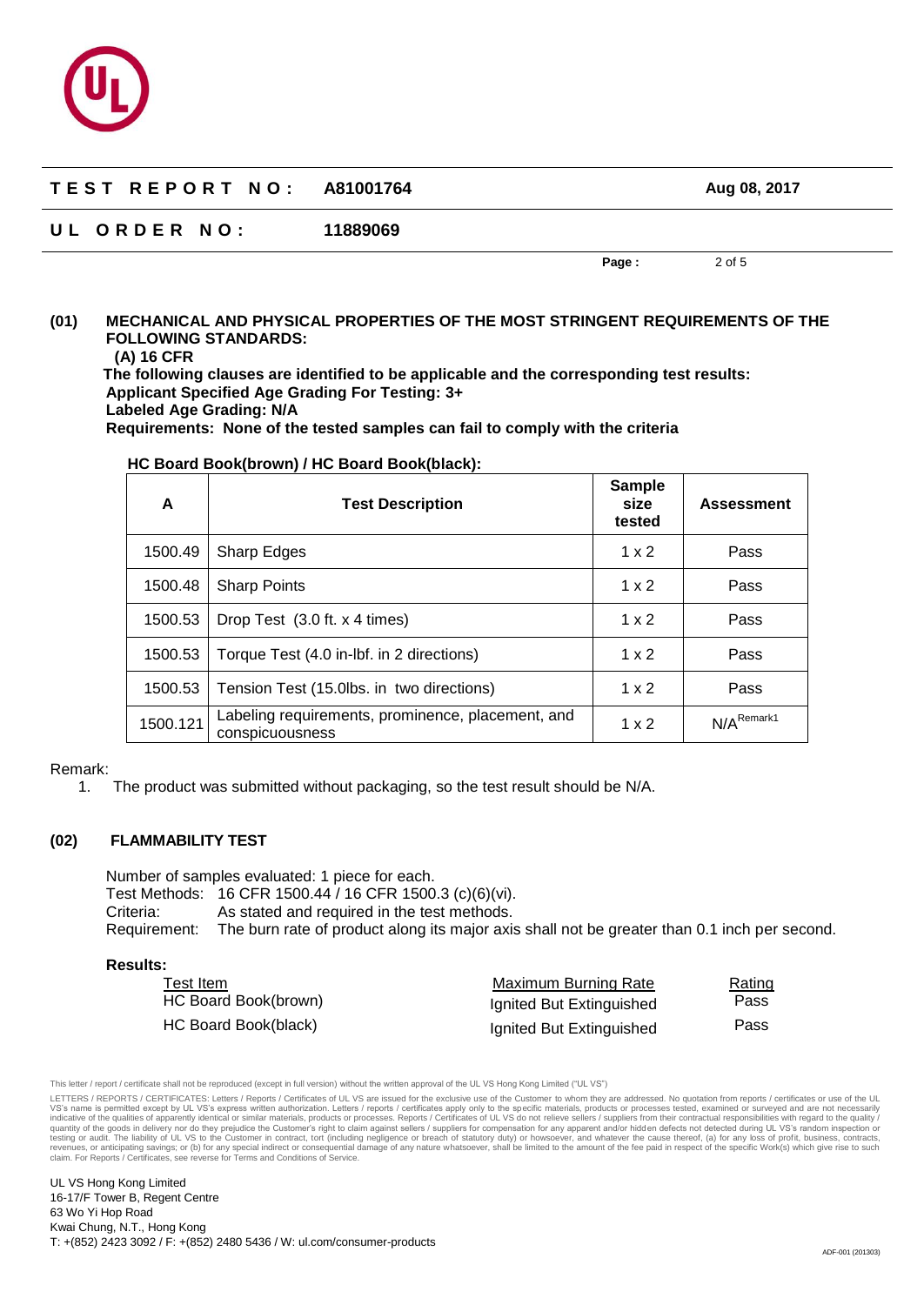

| TEST REPORT NO: A81001764 |          | Aug 08, 2017 |        |  |
|---------------------------|----------|--------------|--------|--|
| UL ORDER NO:              | 11889069 |              |        |  |
|                           |          | Page:        | 3 of 5 |  |
| <b>CHEMICAL TESTS:</b>    |          |              |        |  |

Key to sample(s):

Sample 1 = Multicolor coating on paper sheet (pattern on pages of both styles) Sample 2 = White paper sticker with transparent plastic film and inaccessible multicolor coating (cover of both styles book )

## **(03) TOTAL LEAD CONTENT IN WET PAINT/SURFACE COATING:**

Test Method : CPSC-CH-E1003-09.1

Criteria : The submitted sample(s) must not exceed the Total Lead Limits of 90 milligrams per kilogram for paint or surface coating as per client's Specification with reference to the U.S. Public Law 110 - 314, Consumer Product Safety Improvement Act of 2008, Title I, Section 101(f)

Results :

Total Lead < 10.0

Sample 1

All concentrations expressed in milligrams per kilogram "<" means "less than"

This letter / report / certificate shall not be reproduced (except in full version) without the written approval of the UL VS Hong Kong Limited ("UL VS")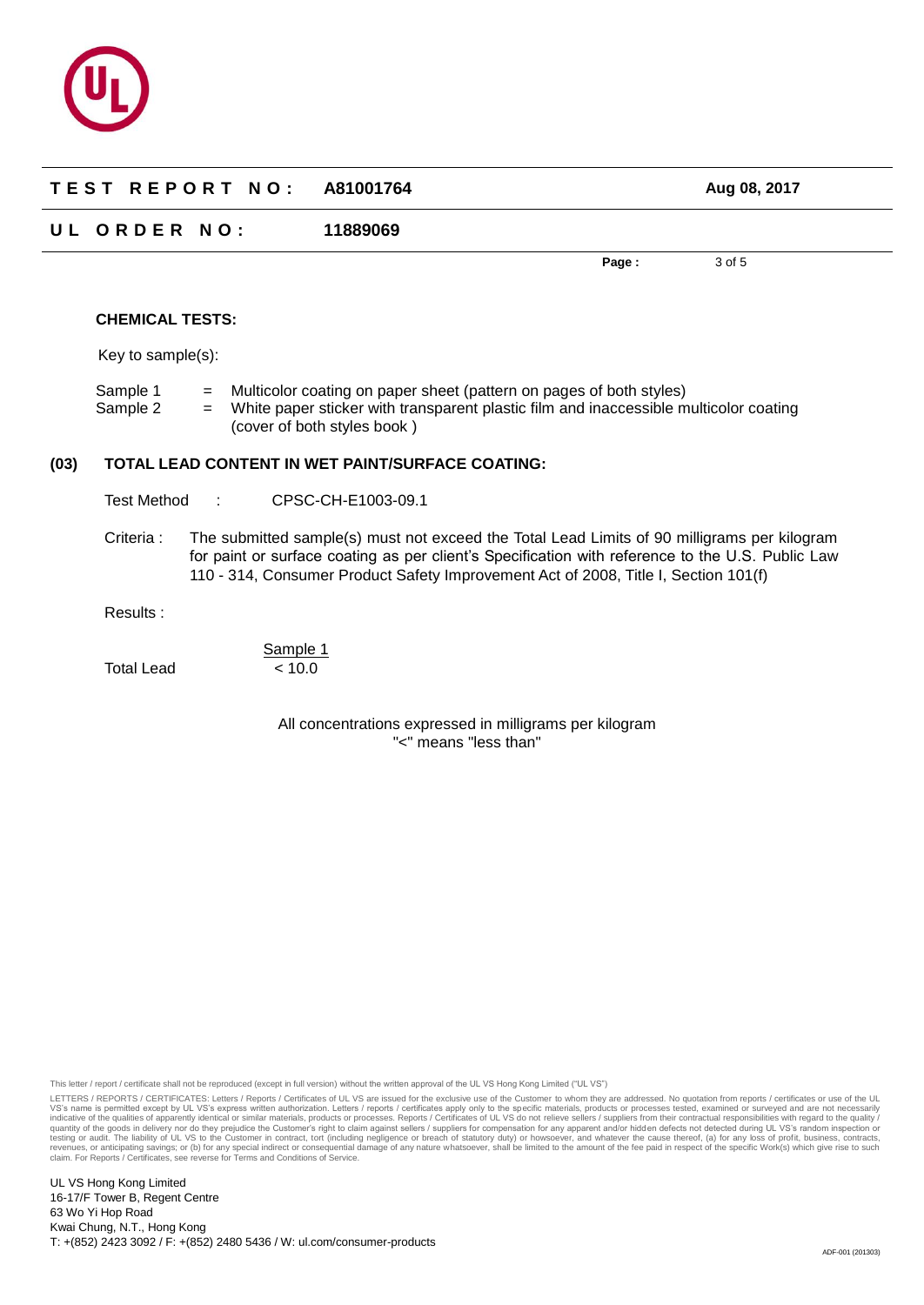

|        |                              | TEST REPORT NO:                         | A81001764                                         |                                                                                                                                                                                                                                                                                       | Aug 08, 2017 |
|--------|------------------------------|-----------------------------------------|---------------------------------------------------|---------------------------------------------------------------------------------------------------------------------------------------------------------------------------------------------------------------------------------------------------------------------------------------|--------------|
|        | UL ORDER NO:                 |                                         | 11889069                                          |                                                                                                                                                                                                                                                                                       |              |
|        |                              |                                         |                                                   | Page:                                                                                                                                                                                                                                                                                 | 4 of 5       |
| (04)   |                              | <b>TOTAL LEAD CONTENT IN SUBSTRATE:</b> |                                                   |                                                                                                                                                                                                                                                                                       |              |
|        | <b>Test Method</b>           | : CPSC-CH-E1002-08.3                    |                                                   |                                                                                                                                                                                                                                                                                       |              |
|        | Criteria :                   |                                         |                                                   | The submitted sample(s) must not exceed the Total Lead Limits of 100 milligrams per kilogram<br>for substrate materials as per client's Specification with reference to the U.S. Public Law 110 -<br>314, Consumer Product Safety Improvement Act of 2008, Title I, Section 101(a)(2) |              |
|        | Results:                     |                                         |                                                   |                                                                                                                                                                                                                                                                                       |              |
|        | <b>Total Lead</b>            | Sample 2<br>< 10.0                      |                                                   |                                                                                                                                                                                                                                                                                       |              |
|        |                              |                                         | "<" means "less than"                             | All concentrations expressed in milligrams per kilogram (parts per million)                                                                                                                                                                                                           |              |
|        | Remark                       | ÷                                       | The limit is not applicable to composite samples. |                                                                                                                                                                                                                                                                                       |              |
|        |                              |                                         | Note: The tests were performed in PRC-SZ          |                                                                                                                                                                                                                                                                                       |              |
| /Z1634 | Date(s) of test(s) conducted |                                         | : Jul 28, 2017 - Aug 04, 2017                     |                                                                                                                                                                                                                                                                                       |              |

This letter / report / certificate shall not be reproduced (except in full version) without the written approval of the UL VS Hong Kong Limited ("UL VS")

LETTERS / REPORTS / CERTIFICATES: Letters / Reports / Certificates of UL VS are issued for the exclusive use of the Customer to whom they are addressed. No quotation from reports / certificates or use of the UL<br>VS's name i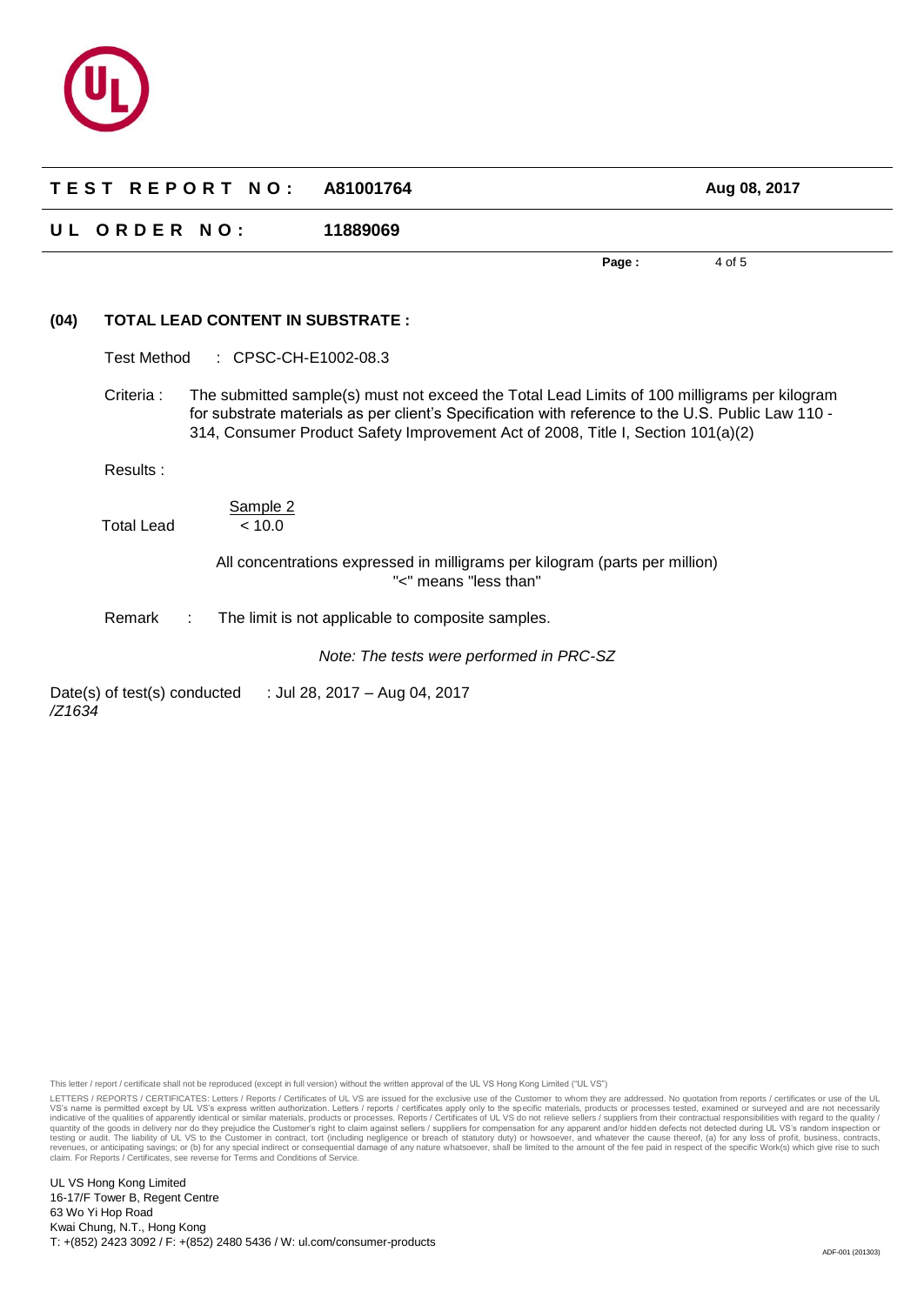

# **T E S T R E P O R T N O : A81001764 Aug 08, 2017**

# **U L O R D E R N O : 11889069**

**Page :** 5 of 5



0 41 42 43 44 45 46 47 48 49 50 51 52 53 67 68 69 70 71 72 73 74 75 18

**\*\*\*\*\* End of Report \*\*\*\*\***

This letter / report / certificate shall not be reproduced (except in full version) without the written approval of the UL VS Hong Kong Limited ("UL VS")